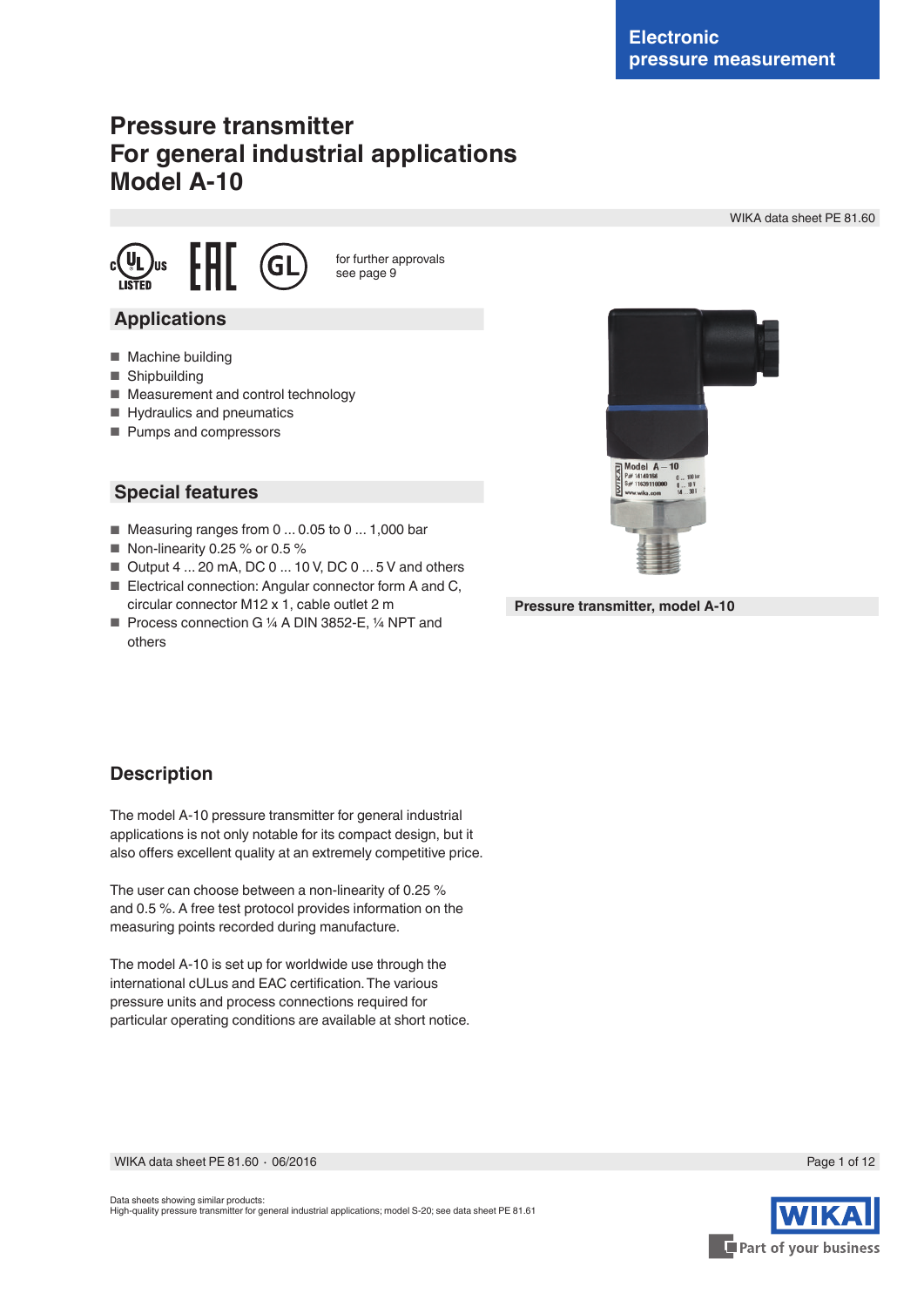# **Measuring ranges**

|      | Gauge pressure                                                                                                                           |                   |                             |                   |              |                  |                  |                     |
|------|------------------------------------------------------------------------------------------------------------------------------------------|-------------------|-----------------------------|-------------------|--------------|------------------|------------------|---------------------|
| bar  | <b>Measuring range</b>                                                                                                                   | 00.05             | 00.1                        | 00.16             | 00.25        | 00.4             | 00.6             | 01                  |
|      | Overpressure limit                                                                                                                       | 0.2               | 0.2                         | $\mathbf{1}$      | $\mathbf{1}$ | $\mathbf{1}$     | 3                | 3                   |
|      | <b>Measuring range</b>                                                                                                                   | 01.6              | 02.5                        | 04                | 06           | $0 \dots 10^{1}$ | $0 \dots 16^{1}$ | $025$ <sup>1)</sup> |
|      | Overpressure limit                                                                                                                       | 3.2               | 5                           | 8                 | 12           | 20               | 32               | 50                  |
|      | <b>Measuring range</b>                                                                                                                   | 040               | 060                         | 0100              | 0160         | 0250             | 0400             | 0600                |
|      | Overpressure limit                                                                                                                       | 80                | 120                         | 200               | 320          | 500              | 800              | 1,200               |
|      | <b>Measuring range</b>                                                                                                                   | 01,000            |                             |                   |              |                  |                  |                     |
|      | Overpressure limit                                                                                                                       | 1,500             |                             |                   |              |                  |                  |                     |
| inWC | <b>Measuring range</b>                                                                                                                   | 020               | 040                         | 060               | 080          | 0100             | 0120             | 0150                |
|      | Overpressure limit                                                                                                                       | 84                | 84                          | 400               | 400          | 400              | 400              | 400                 |
|      | <b>Measuring range</b>                                                                                                                   | 0200              | 0250                        | 0400              |              |                  |                  |                     |
|      | Overpressure limit                                                                                                                       | 400               | 1,200                       | 1,200             |              |                  |                  |                     |
| psi  | <b>Measuring range</b>                                                                                                                   | 01                | 05                          | 015               | 025          | 030              | 050              | 0100                |
|      | Overpressure limit                                                                                                                       | 3                 | 14.5                        | 45                | 60           | 60               | 100              | 200                 |
|      | <b>Measuring range</b>                                                                                                                   | $0 \dots 160^{1}$ | $0 \dots 200$ <sup>1)</sup> | $0 \dots 300^{1}$ | 0500         | 01,000           | 01,500           | 02,000              |
|      | Overpressure limit                                                                                                                       | 290               | 400                         | 600               | 1,000        | 1,740            | 2,900            | 4,000               |
|      | <b>Measuring range</b>                                                                                                                   | 03,000            | 05,000                      | 010,000           |              |                  |                  |                     |
|      | Overpressure limit<br>4. V 14 this second constant of second contracted in the late accompanies of the distribution of the second second | 6,000             | 10,000                      | 17,400            |              |                  |                  |                     |

1 ) If the medium water is measured, a higher overpressure limit is recommended.

| <b>Absolute pressure</b> |                        |              |              |              |      |      |      |      |
|--------------------------|------------------------|--------------|--------------|--------------|------|------|------|------|
| bar                      | <b>Measuring range</b> | 00.1         | 00.16        | 00.25        | 00.4 | 00.6 | 01   | 01.6 |
|                          | Overpressure limit     | $\mathbf{1}$ | $\mathbf{1}$ | $\mathbf{1}$ |      | 3    | 3    | 3.2  |
|                          | <b>Measuring range</b> | 02.5         | 04           | 06           | 010  | 016  | 025  |      |
|                          | Overpressure limit     | 5            | 8            | 12           | 20   | 32   | 50   |      |
| <b>inWC</b>              | <b>Measuring range</b> | 040          | 060          | 080          | 0100 | 0120 | 0150 | 0200 |
|                          | Overpressure limit     | 400          | 400          | 400          | 400  | 400  | 400  | 400  |
|                          | <b>Measuring range</b> | 0250         | 0400         |              |      |      |      |      |
|                          | Overpressure limit     | 1,200        | 1,200        |              |      |      |      |      |
| psi                      | <b>Measuring range</b> | 05           | 015          | 025          | 030  | 050  | 0100 | 0150 |
|                          | Overpressure limit     | 14.5         | 45           | 60           | 60   | 100  | 200  | 290  |
|                          | <b>Measuring range</b> | 0200         | 0300         |              |      |      |      |      |
|                          | Overpressure limit     | 400          | 600          |              |      |      |      |      |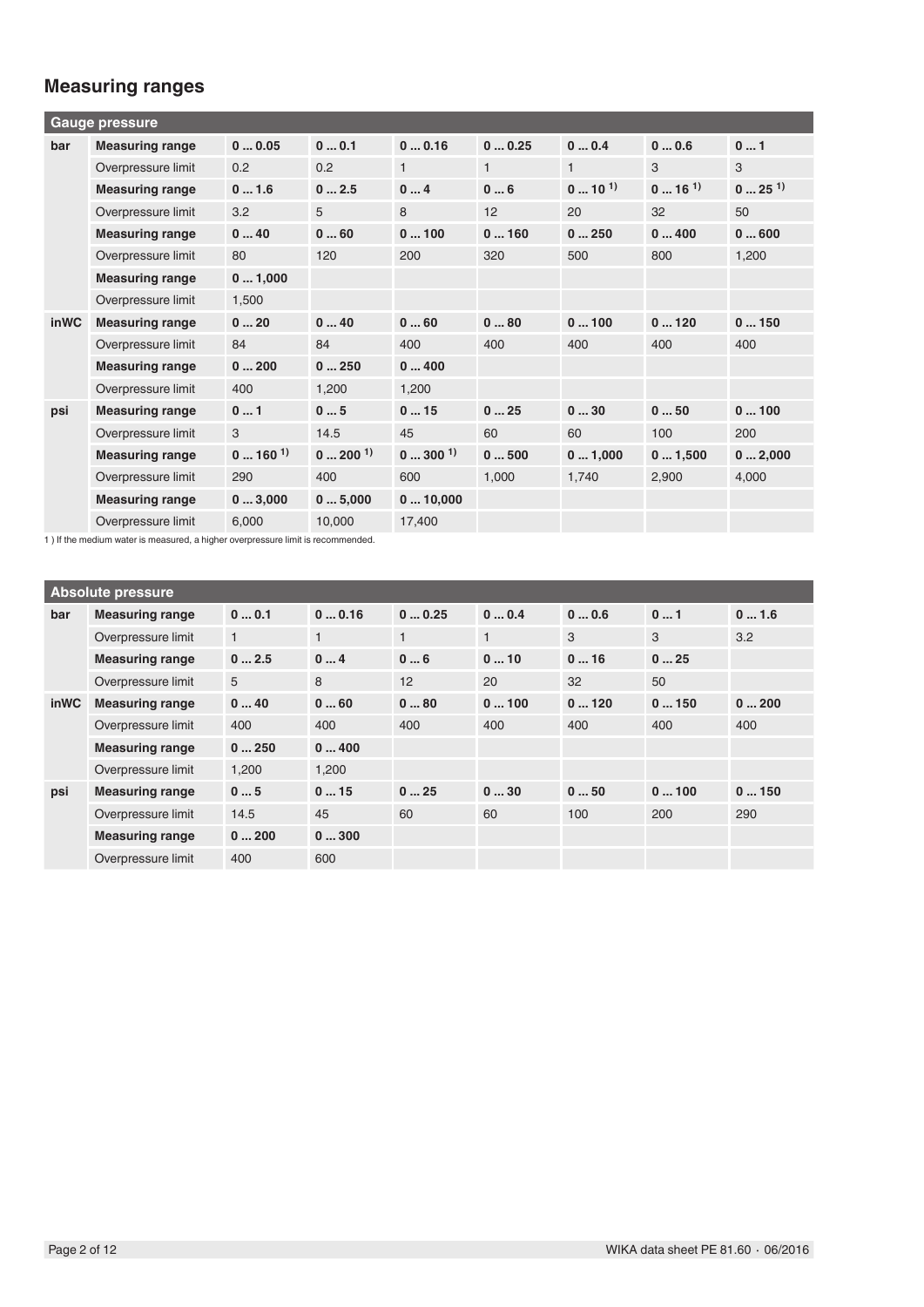|             | Vacuum and +/- measuring range |                    |                                 |                                  |                                  |                          |
|-------------|--------------------------------|--------------------|---------------------------------|----------------------------------|----------------------------------|--------------------------|
| bar         | <b>Measuring range</b>         | $-0.025+0.025$     | $-0.050$                        | $-0.05+0.05$                     | $-0.05+0.15$                     | $-0.05+0.2$              |
|             | Overpressure limit             | ±0.2               | ±0.2                            | ±0.2                             | $\mathbf{1}$                     | $\mathbf{1}$             |
|             | <b>Measuring range</b>         | $-0.05+0.25$       | $-0.10$                         | $-0.1+0.1$                       | $-0.15+0.15$                     | $-0.160$                 |
|             | Overpressure limit             | $\mathbf{1}$       | ±0.2                            | $\mathbf{1}$                     | $\mathbf{1}$                     | $\mathbf{1}$             |
|             | <b>Measuring range</b>         | $-0.2+0.2$         | $-0.250$                        | $-0.25+0.25$                     | $-0.3+0.3$                       | $-0.40$                  |
|             | Overpressure limit             | $\mathbf{1}$       | $\mathbf{1}$                    | $\mathbf{1}$                     | 3                                | $\mathbf{1}$             |
|             | <b>Measuring range</b>         | $-0.5+0.5$         | $-0.60$                         | $-10$                            | $-1$ $+0.6$                      | $-1$ $+1.5$              |
|             | Overpressure limit             | 3                  | 3                               | 3                                | 3.2                              | 5                        |
|             | <b>Measuring range</b>         | $-1$ $+3$          | $-1$ +5                         | $-1$ +9 <sup>1)</sup>            | $-1$ +15 <sup>1</sup>            | $-1$ $+24$ <sup>1)</sup> |
|             | Overpressure limit             | 8                  | 12                              | 20                               | 32                               | 50                       |
| <b>inWC</b> | <b>Measuring range</b>         | $-10+10$           | $-200$                          | $-20+20$                         | $-400$                           | $-40+40$                 |
|             | Overpressure limit             | ±80                | ±80                             | ±80                              | ±80                              | ±80                      |
|             | <b>Measuring range</b>         | $-50+50$           | $-600$                          | $-75+75$                         | $-800$                           | $-1000$                  |
|             | Overpressure limit             | 400                | 400                             | 400                              | 400                              | 400                      |
|             | <b>Measuring range</b>         | $-100+100$         | $-1200$                         | $-125+125$                       | $-1500$                          | $-200+200$               |
|             | Overpressure limit             | 400                | 400                             | 1,200                            | 400                              | 1,200                    |
|             | <b>Measuring range</b>         | $-2500$            |                                 |                                  |                                  |                          |
|             | Overpressure limit             | 1,200              |                                 |                                  |                                  |                          |
| psi         | <b>Measuring range</b>         | $-10$              | -30 inHq  0                     | $-30$ in Hq  +15                 | $-30$ in Hq $+30$                | $-30$ in Hq $+60$        |
|             | Overpressure limit             | 3                  | 45                              | 60                               | 60                               | 150                      |
|             | <b>Measuring range</b>         | $-30$ in Hq $+100$ | $-30$ in Hq  +160 <sup>1)</sup> | $-30$ in Hq $+200$ <sup>1)</sup> | $-30$ in Hq $+300$ <sup>1)</sup> |                          |
|             | Overpressure limit             | 250                | 350                             | 450                              | 600                              |                          |

1 ) If the medium water is measured, a higher overpressure limit is recommended.

The given measuring ranges are also available in mbar, kg/cm2, MPa and kPa. Other measuring ranges available on request. 3-fold overpressure limit available on request.

### **Vacuum tightness**

Yes (for restrictions see overpressure limit)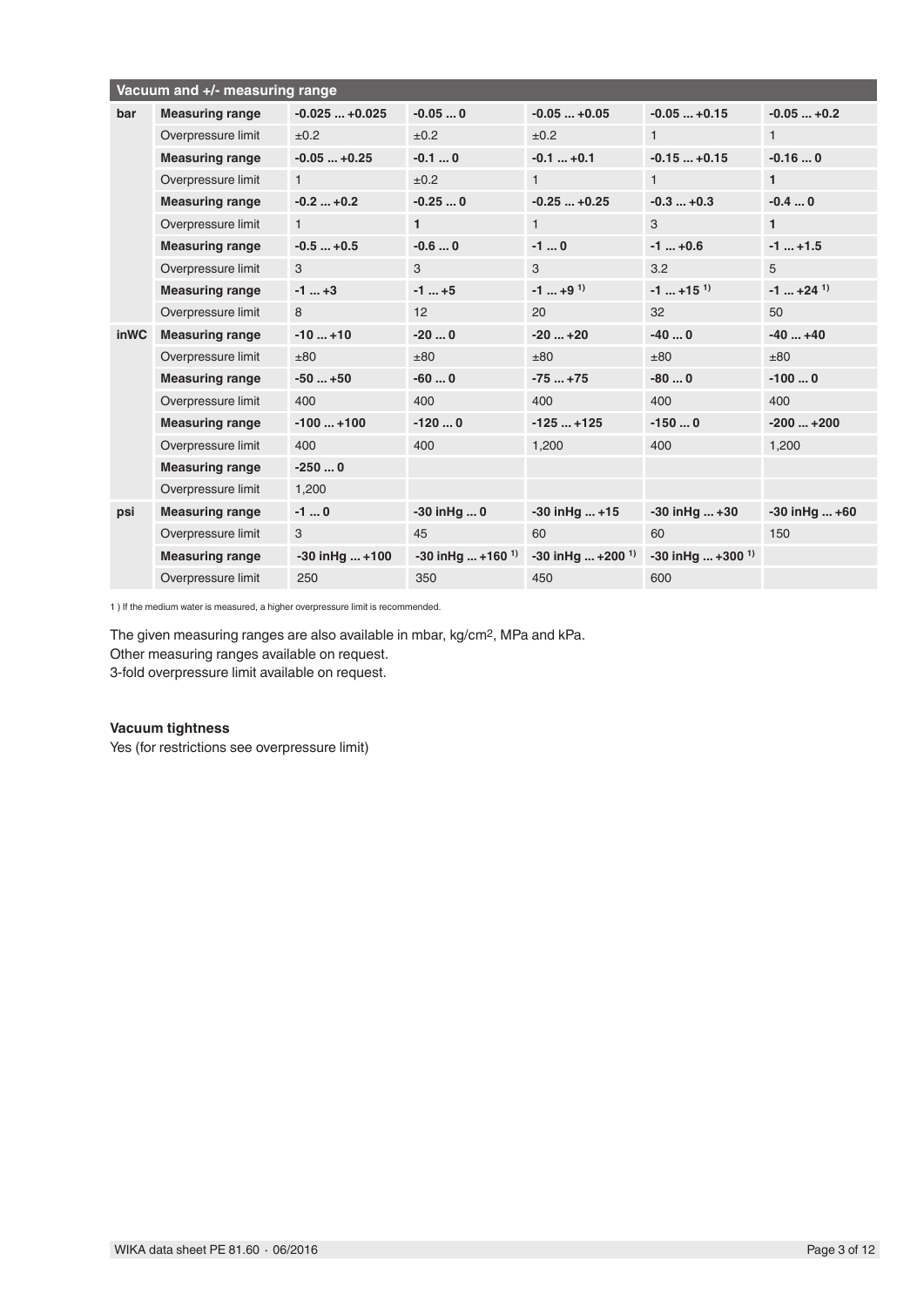## **Output signals**

| <b>Selectable versions</b> |                  |  |  |  |  |
|----------------------------|------------------|--|--|--|--|
| Current (2-wire)           | $420 \text{ mA}$ |  |  |  |  |
| Voltage (3-wire)           | DC 0  10 V       |  |  |  |  |
|                            | DC05V            |  |  |  |  |
|                            | DC15V            |  |  |  |  |
|                            | DC 0.5  4.5 V    |  |  |  |  |
| Ratiometric (3-wire)       | DC 0.5  4.5 V    |  |  |  |  |

Other output signals on request

### **Load in Ω**

| Current (2-wire):                     | $\le$ (power supply - 8 V) / 0.02 A |
|---------------------------------------|-------------------------------------|
| Voltage (3-wire):                     | > maximum output signal / 1 mA      |
| Ratiometric $(3\text{-wire})$ : > 10k |                                     |

### **Voltage supply**

| <b>Selectable versions</b> |                     |                                    |  |  |  |
|----------------------------|---------------------|------------------------------------|--|--|--|
| <b>Output signal</b>       | <b>Power supply</b> |                                    |  |  |  |
|                            | <b>Standard</b>     | Option                             |  |  |  |
| $420$ mA                   | DC 8  30 V          | DC 8 $\dots$ 35 V <sup>1) 2)</sup> |  |  |  |
| DC 0  10 V                 | DC 14  30 V         | DC 14  35 V                        |  |  |  |
| DC 0  5 V 3                | DC 8  30 V          | DC 8  35 V                         |  |  |  |
| DC15V                      | DC 8  30 V          | DC 8  35 V                         |  |  |  |
| DC 0.5  4.5 V              | DC 8  30 V          | DC 8  35 V                         |  |  |  |
| DC 0.5  4.5 V ratiometric  | DC $5V \pm 10\%$    | $\overline{\phantom{a}}$           |  |  |  |

1) Not possible with non-linearity 0.25 % BFSL 2) Only possible for temperatures up to 80 °C

3) Not possible with measuring ranges  $\leq 0.1$  bar (or equivalent)

The power supply for the pressure transmitter must be made via an energy-limited electrical circuit in accordance with section 9.3 of UL/EN/IEC 61010-1, or an LPS per UL/EN/IEC 60950-1, or class 2 in accordance with UL1310/UL1585 (NEC or CEC). The power supply must be suitable for operation above 2,000 m should the pressure transmitter be used at this altitude.

### **Total current consumption**

Current (2-wire): Signal current, max. 25 mA Voltage (3-wire): 8 mA Ratiometric (3-wire): 8 mA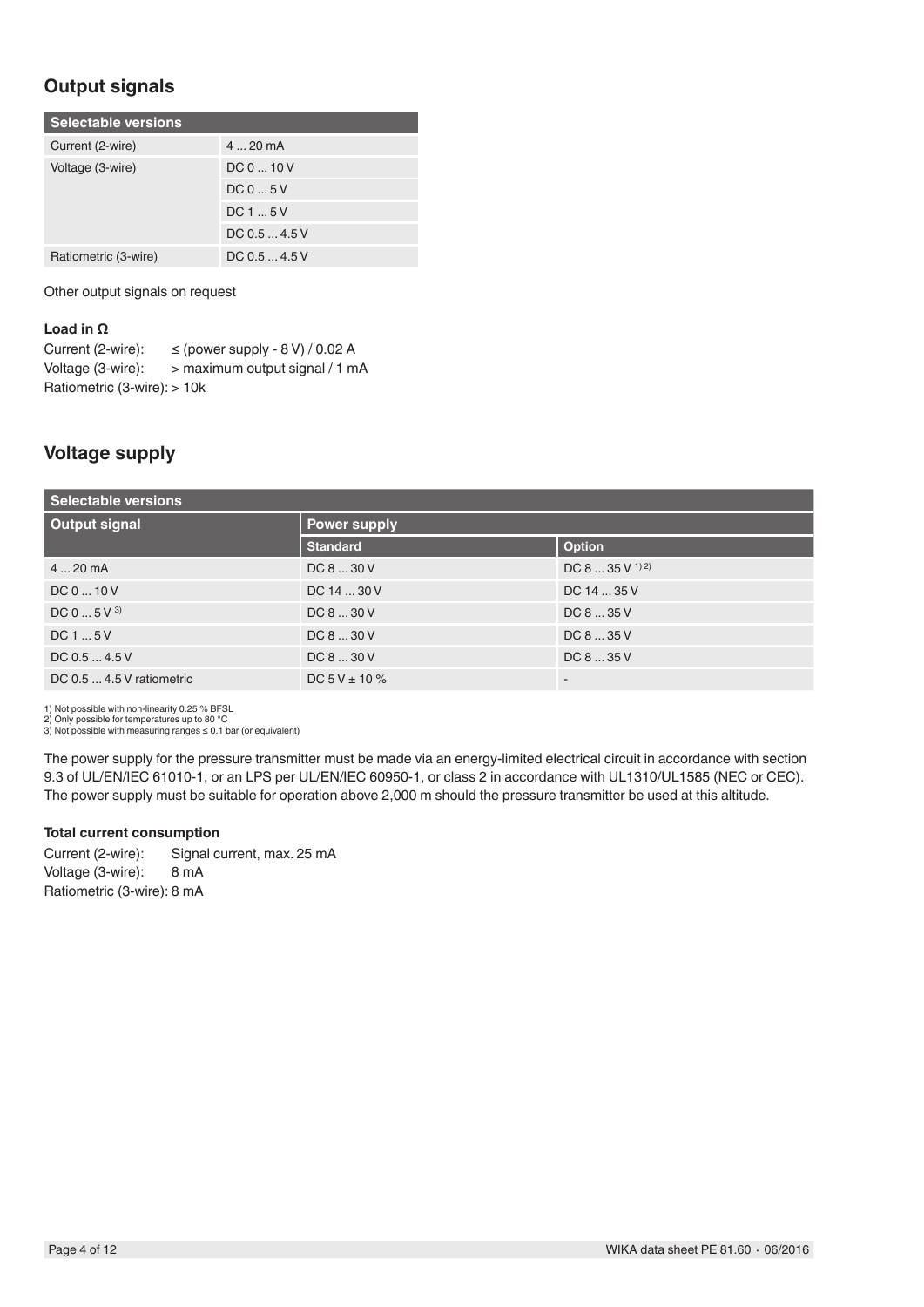### **Accuracy specifications**

Optionally the model A-10 is available with an improved non-linearity. Depending on the selected non-linearity the following values result:

| <b>Selectable versions</b>                       |                          |                                         |  |  |  |
|--------------------------------------------------|--------------------------|-----------------------------------------|--|--|--|
|                                                  | <b>Standard</b>          | <b>Option</b>                           |  |  |  |
| Non-linearity per BFSL (IEC 61298-2)             |                          |                                         |  |  |  |
| $\blacksquare$ Measuring range $\leq 0.1$ bar    | $\leq \pm 0.5$ % of span | $\overline{\phantom{a}}$                |  |  |  |
| $\blacksquare$ Measuring range $> 0.1$ bar       | $\leq \pm 0.5$ % of span | $\leq \pm 0.25$ % of span <sup>1)</sup> |  |  |  |
| Measuring deviation of the zero signal $^{2}$ 3) |                          |                                         |  |  |  |
| $\blacksquare$ 4  20 mA                          | $\leq \pm 0.3$ % of span | $\leq \pm 0.2$ % of span                |  |  |  |
| DC 0  10 V                                       | $\leq \pm 0.5$ % of span | $\leq \pm 0.4$ % of span                |  |  |  |
| $\blacksquare$ DC 0  5 V <sup>4)</sup>           | $\leq \pm 0.6$ % of span |                                         |  |  |  |
| $\blacksquare$ DC 1  5 V                         | $\leq \pm 0.3$ % of span | $\leq \pm 0.2$ % of span                |  |  |  |
| ■ DC 0.5  4.5 V                                  | $\leq \pm 0.3$ % of span | $\leq \pm 0.2$ % of span                |  |  |  |
| DC 0.5  4.5 V ratiometric                        | $\leq \pm 0.3$ % of span | $\leq \pm 0.2$ % of span                |  |  |  |
| Accuracy at room temperature 5)                  |                          |                                         |  |  |  |
| $\blacksquare$ Measuring range $\geq 0.6$ bar    | $\leq \pm 1$ % of span   | $\leq \pm 0.5$ % of span                |  |  |  |
| $\blacksquare$ Measuring range $\geq 0.4$ bar    | $\leq \pm 1.2$ % of span | $\leq \pm 0.7$ % of span                |  |  |  |
| $\blacksquare$ Measuring range $\geq 0.25$ bar   | $\leq \pm 1.3$ % of span | $\leq \pm 0.8$ % of span                |  |  |  |
| $\blacksquare$ Measuring range $\geq 0.16$ bar   | $\leq \pm 1.5$ % of span | $\leq \pm 1$ % of span                  |  |  |  |
| $\blacksquare$ Measuring range $\geq 0.1$ bar    | $\leq \pm 1.8$ % of span | $\overline{\phantom{a}}$                |  |  |  |
| $\blacksquare$ Measuring range $\geq 0.05$ bar   | $\leq \pm 2.4$ % of span | $\overline{\phantom{a}}$                |  |  |  |

In case of occasional faults due to electrostatic discharges, a temporary measuring error of up to ±2.5 % can occur.

1) Not possible with output signal DC 0 ... 5 V

2) Measuring ranges ≤ 0.1 bar (or equivalent) only possible with ≤ ±0.5 % of span.<br>3) Outside reference conditions the temperature hysteresis has to be added for measuring ranges < 0.6 bar.<br>4) Not possible with measuring

5) Including non-linearity, hysteresis, zero offset and end value deviation (corresponds to measured error per IEC 61298-2), calibrated in vertical mounting position with process connection facing downwards

#### **Non-repeatability**

Measuring range  $\leq 0.1$  bar:  $\leq 0.2$  % of span Measuring range  $> 0.1$  bar:  $\leq 0.1$  % of span

#### **Signal noise**

 $≤ ±0.3 %$  of span  $(\leq \pm 0.2$  % of span on request)

#### **Temperature error at 0 ... 80 °C**

Typical:  $\leq \pm 1$  % of span Maximum:  $\leq \pm 2.5$  % of span Maximum  $\leq \pm 1.5$  % of span on request

#### **Long-term drift**

Measuring ranges  $\leq 0.4$  bar:  $\leq \pm 0.2$  % of span Measuring ranges > 0.4 bar:  $\leq \pm 0.1$  % of span

### **Temperature hysteresis -30 ... +100°C for measuring ranges < 0.6 bar**

| Measuring range | <b>Gauge pressure</b>    | Absolute pressure        |
|-----------------|--------------------------|--------------------------|
| $\geq 0.40$ bar | $\leq \pm 0.2$ % of span | $\leq \pm 0.2$ % of span |
| $\geq 0.25$ bar | $\leq \pm 0.3$ % of span | $\leq \pm 0.3$ % of span |
| $\geq 0.16$ bar | $\leq \pm 0.5$ % of span | $\leq \pm 0.5$ % of span |
| $\geq 0.10$ bar | $\leq \pm 0.7$ % of span | $\leq \pm 0.8$ % of span |
| $\geq 0.05$ bar | $\leq \pm 1.4$ % of span | -                        |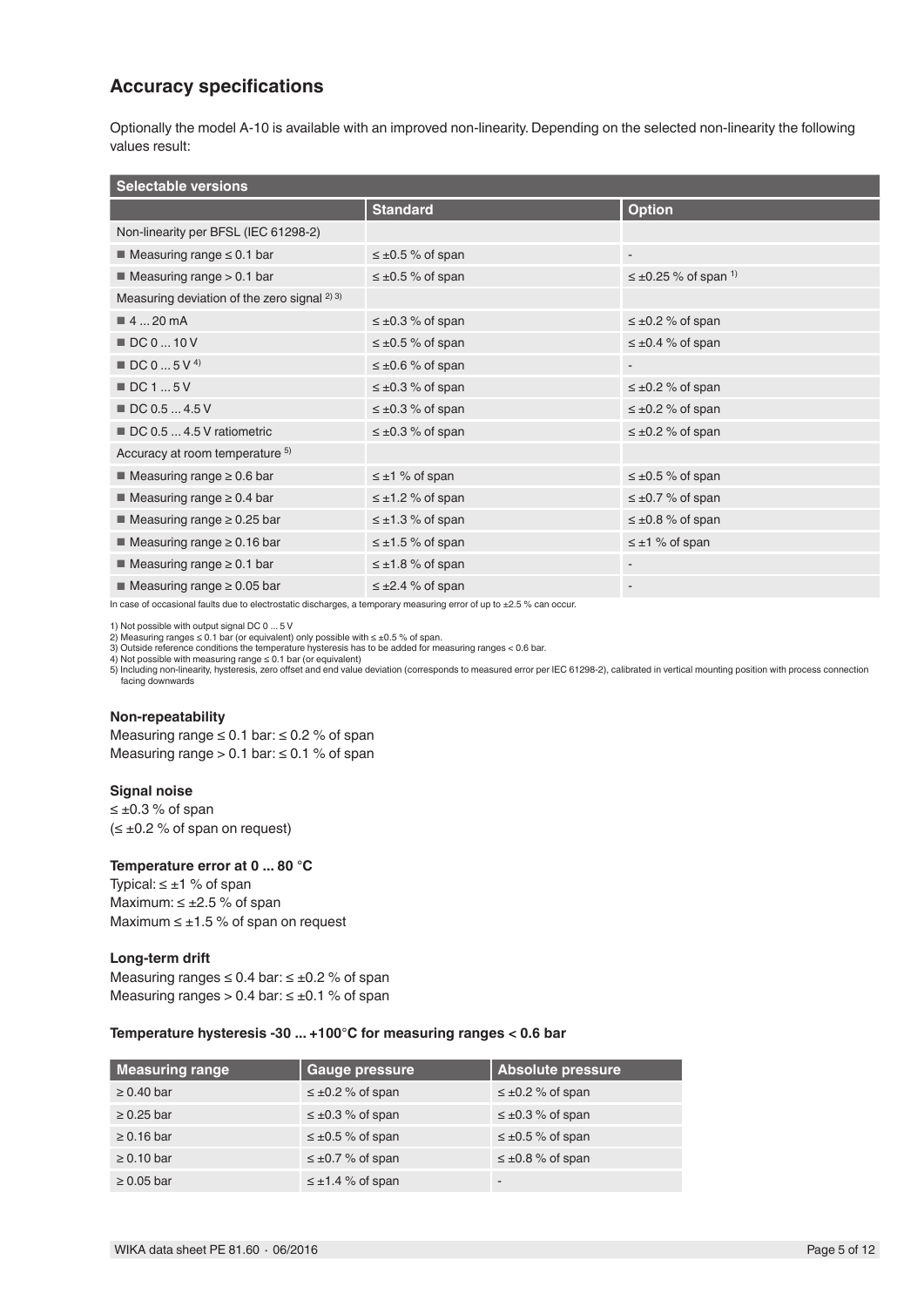### **Time response**

| Measuring<br>range | <b>Settling time</b>   | <b>Switch-on time</b> |
|--------------------|------------------------|-----------------------|
| $\geq 0.4$ bar     | $<$ 4 ms <sup>1)</sup> | $<$ 15 ms             |
| $\geq 0.05$ bar    | $<$ 1 min              | $<$ 1 min             |

1) 1 ms on request

## **Operating conditions**

### **Ingress protection (per IEC 60529)** see table "Specifications"

### **Vibration resistance**

10 g (IEC 60068-2-6, under resonance) 1) 20 g available on request  $2)$  3)

1) With GL approval and measuring range 0 ... 0.6 bar only feasible with an accuracy of 1 % 2) With GL approval only feasible for measuring range > 0 ... 1 bar 3) From -30 °C

### **Shock resistance**

500 g (IEC 60068-2-27, mechanical) 100 g at -40 °C

#### **Service life**

Measuring range > 0.1 bar: 100 million load cycles Measuring range ≤ 0.1 bar: 10 million load cycles

### **Permissible temperature ranges**

| <b>Selectable versions</b> |                 |                          |                                  |  |  |
|----------------------------|-----------------|--------------------------|----------------------------------|--|--|
|                            | <b>Standard</b> | <b>Option</b>            |                                  |  |  |
|                            |                 | <b>Voltage</b><br>signal | <b>Current</b><br>signal $1)$ 2) |  |  |
| Ambient                    | $0+80 °C$       | $-30+100$ °C             | $-40$ +100 °C <sup>3)</sup>      |  |  |
| Medium                     | $0+80 °C$       | $-30+100$ °C             | $-40$ +100 °C <sup>3)</sup>      |  |  |
| Storage                    | $-40+70$ °C     | $-40 + 70$ °C            | $-40+70$ °C                      |  |  |

Restrictions and derating of the ambient temperature depend on the medium temperature. Depending on the choice of sealing on the process connection, there may be limitations in the permissible temperature range (for limitations see "Process connections, sealings").

1) With cULus approval the minimum ambient and medium temperature is -30 °C<br>2) Only with power supply DC 8 ... 30 V<br>3) Only with housed installation site that is protected from condensation

# **Reference conditions (per IEC 61298-1)**

**Temperature** 15 ... 25 °C

**Atmospheric pressure** 860 ... 1,060 mbar

**Humidity** 45 ... 75 % relative

**Power supply** DC 24 V

### **Mounting position**

as required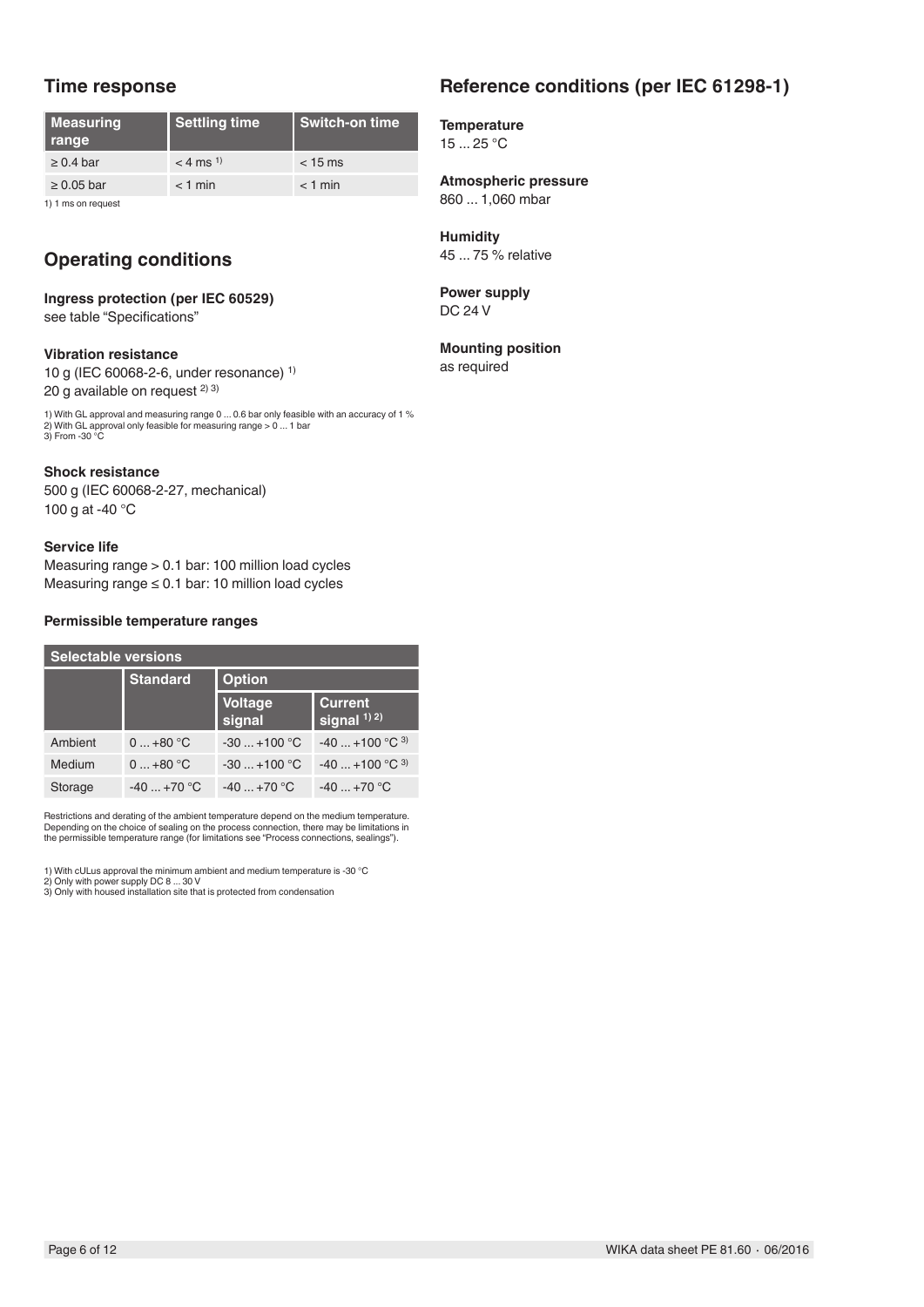### **Process connections**

| <b>Selectable versions</b> |                                                    |  |  |  |  |
|----------------------------|----------------------------------------------------|--|--|--|--|
| <b>Standard</b>            | <b>Thread size</b>                                 |  |  |  |  |
| <b>EN 837</b>              | $G\frac{1}{8}B^{1}$                                |  |  |  |  |
|                            | $G$ $\frac{1}{4}B$                                 |  |  |  |  |
|                            | G 1/ <sub>4</sub> female                           |  |  |  |  |
|                            | G 1/4 female, with flange connection <sup>2)</sup> |  |  |  |  |
|                            | $G \frac{3}{8} B$                                  |  |  |  |  |
|                            | $G\frac{1}{2}B$                                    |  |  |  |  |
| DIN 3852-E 3) 4)           | $G\frac{1}{4}A$                                    |  |  |  |  |
|                            | $G\frac{1}{2}A$                                    |  |  |  |  |
|                            | $M14 \times 1.5$                                   |  |  |  |  |
| ANSI/ASME B1.20.1          | $\frac{1}{8}$ NPT $\frac{1}{8}$                    |  |  |  |  |
|                            | $1/4$ NPT                                          |  |  |  |  |
|                            | 1/4 NPT female                                     |  |  |  |  |
|                            | $1/2$ NPT                                          |  |  |  |  |
| <b>DIN 16288</b>           | M20 x 1.5                                          |  |  |  |  |
| ISO <sub>7</sub>           | $R\frac{1}{4}$                                     |  |  |  |  |
|                            | $R\frac{3}{8}$                                     |  |  |  |  |
|                            | $R\frac{1}{2}$                                     |  |  |  |  |
| KS                         | PT 1/4                                             |  |  |  |  |
|                            | PT <sup>1</sup> / <sub>2</sub>                     |  |  |  |  |
|                            | $PT$ %                                             |  |  |  |  |
| SAE J514 E 3) 4)           | 7/16-20 UNF O-ring BOSS                            |  |  |  |  |

### **Sealings**

For the process connections of the following standards the listed sealing materials are available.

| Selectable versions |                 |                 |  |  |  |
|---------------------|-----------------|-----------------|--|--|--|
| <b>Standard</b>     | <b>Standard</b> | <b>Option</b>   |  |  |  |
| <b>EN 837</b>       | Copper          | Stainless steel |  |  |  |
| <b>DIN 3852-E</b>   | <b>NBR</b>      | <b>FKM</b>      |  |  |  |
| <b>DIN 16288</b>    | Copper          | Stainless steel |  |  |  |
| <b>SAE J514 E</b>   | <b>NBR</b>      | <b>FKM</b>      |  |  |  |

The sealings listed under "Standard" are included in the delivery.

1) Maximum measuring range 400 bar

2) Maximum measuring range 100 bar 3) Maximum overpressure limit 600 bar 4) Maximum permissible temperature -20 ... +100 °C

### **Pressure port**

| <b>Selectable versions</b> |                      |                                         |  |
|----------------------------|----------------------|-----------------------------------------|--|
|                            | <b>Pressure port</b> | <b>Possible process</b><br>connections  |  |
| Standard                   | $3.5 \text{ mm}$     | All                                     |  |
| Option 1                   | $0.6$ mm             | All male threads                        |  |
| Option 2                   | $0.3 \text{ mm}$     | All male threads                        |  |
| Option 3                   | $6.0 \text{ mm}$     | G $\frac{1}{4}$ A and $\frac{1}{4}$ NPT |  |

Optionally a T-restrictor is possible for the following process connections:

- $\Box$  G ¼ B
- $\Box$  G  $\frac{3}{8}$  B
- $\blacksquare$  G ½ B
- M20 x 1.5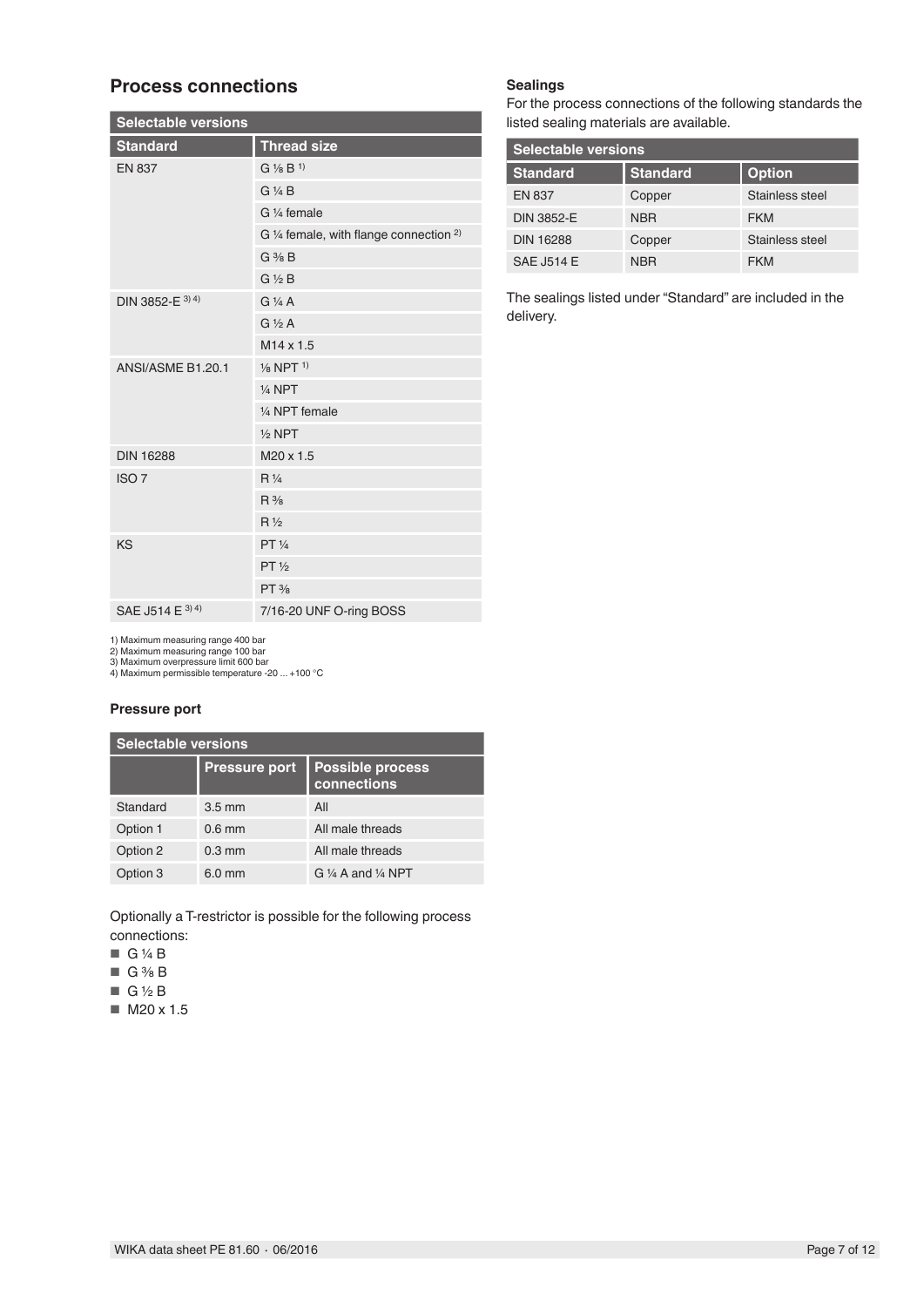### **Electrical connections**

| <b>Ingress</b><br>protection 3) | Wire cross-<br>section          | <b>Cable diameter</b>    | <b>Cable material</b>                       |
|---------------------------------|---------------------------------|--------------------------|---------------------------------------------|
|                                 |                                 |                          |                                             |
| <b>IP65</b>                     | up to a max. $1.5 \text{ mm}^2$ | $68$ mm                  | $\overline{\phantom{a}}$                    |
| <b>IP65</b>                     | $3 \times 0.75$ mm <sup>2</sup> | 6 mm                     | <b>PUR</b>                                  |
|                                 |                                 |                          |                                             |
| <b>IP65</b>                     |                                 |                          | $\overline{\phantom{a}}$                    |
| <b>IP65</b>                     | $4 \times 0.5$ mm <sup>2</sup>  | $6.2 \text{ mm}$         | <b>PUR</b>                                  |
|                                 |                                 |                          |                                             |
| IP <sub>67</sub>                | $\overline{\phantom{a}}$        | $\overline{\phantom{a}}$ | $\overline{\phantom{a}}$                    |
| IP <sub>67</sub>                | $3 \times 0.34$ mm <sup>2</sup> | $4.3 \text{ mm}$         | <b>PUR</b>                                  |
| IP <sub>67</sub>                | $3 \times 0.34$ mm <sup>2</sup> | $4.3 \text{ mm}$         | <b>PUR</b>                                  |
|                                 |                                 |                          |                                             |
| IP <sub>67</sub>                | $3 \times 0.34$ mm <sup>2</sup> | 4 mm                     | <b>PUR</b>                                  |
| IP <sub>67</sub>                | $3 \times 0.14$ mm <sup>2</sup> | 2.85 mm                  | <b>TPU</b>                                  |
|                                 |                                 |                          | up to a max. 0.75 mm <sup>2</sup> 4.5  6 mm |

1) Not feasible with GL approval<br>2) up to a max. 90 °C<br>3) The stated ingress protection (per IEC 60529) only applies when plugged in using mating connectors that have the appropriate ingress protection.

Mating connectors (with and without cable) are also separately available as accessories. Cable lengths of 2 m or 5 m are available.

#### **Short-circuit resistance**

S+ vs. 0V

### **Reverse polarity protection**

 $U_B$  vs. 0V no reverse polarity protection with ratiometric output signal

#### **Insulation voltage**

DC 500 V

### **Connection diagrams**

All connectors with moulded cable have the same colour assignment as the unshielded cable outlet.

| Angular connector DIN 175301-803 A |             |        |        |  |
|------------------------------------|-------------|--------|--------|--|
|                                    |             | 2-wire | 3-wire |  |
| $\frac{1}{2}$                      | $U_{\rm B}$ |        |        |  |
| (o,                                | 0V          | 2      | 2      |  |
|                                    | $S+$        |        | 3      |  |

| Cable outlet, unshielded |                |        |        |  |
|--------------------------|----------------|--------|--------|--|
|                          |                | 2-wire | 3-wire |  |
|                          | $U_{\text{B}}$ | brown  | brown  |  |
|                          | 0V             | blue   | blue   |  |
|                          | $S+$           | -      | black  |  |

| Angular connector DIN 175301-803 C |             |        |        |  |
|------------------------------------|-------------|--------|--------|--|
|                                    |             | 2-wire | 3-wire |  |
| l 3<br>(6                          | $U_{\rm B}$ |        |        |  |
|                                    | 0V          | 2      | 2      |  |
|                                    | $S_{+}$     |        | 3      |  |

| Circular connector M12 x 1 (4-pin) |             |        |        |  |
|------------------------------------|-------------|--------|--------|--|
|                                    |             | 2-wire | 3-wire |  |
| $-3$                               | $U_{\rm B}$ |        |        |  |
|                                    | 0V          | 3      | 3      |  |
|                                    | Cı          |        |        |  |

| Cable outlet, OEM version, unshielded |                |        |        |  |
|---------------------------------------|----------------|--------|--------|--|
|                                       |                | 2-wire | 3-wire |  |
|                                       | U <sub>R</sub> | brown  | brown  |  |
|                                       |                | blue   | blue   |  |

S<sub>+</sub> - black

| . .<br>× |  |
|----------|--|

- U<sub>B</sub> Positive power supply terminal<br>0V Negative power supply termina
- Negative power supply terminal
- S+ Analogue output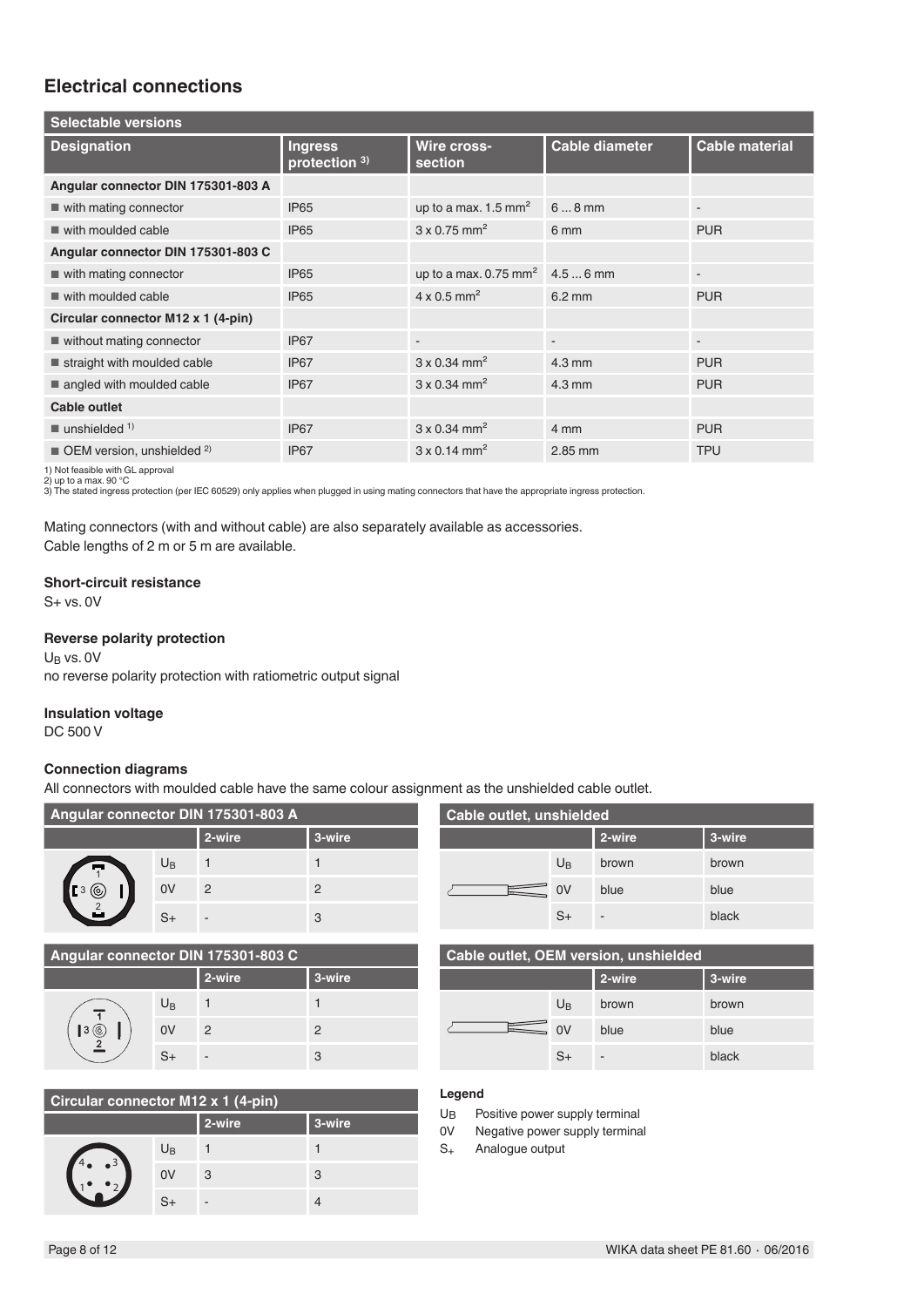### **Materials**

### **Wetted parts**

**<** 10 bar: Stainless steel 316L ≥ 10 bar: Stainless steel 316L and PH steel ≤ 0 ... 25 bar abs.: Stainless steel 316L

### **Non-wetted parts**

- Stainless steel 316L
- HNBR
- PA

For sealing materials see "Process connections" For cable materials see "Electrical connections"

### **Pressure transmission medium**

**<** 0 ... 10 bar gauge: Synthetic oil ≤ 0 ... 25 bar absolute: Synthetic oil ≥ 0 ... 10 bar gauge: Dry measuring cell

## **Approvals**

| Logo                        | <b>Description</b>                                                                                                                                                      | <b>Country</b>                   |
|-----------------------------|-------------------------------------------------------------------------------------------------------------------------------------------------------------------------|----------------------------------|
| CE                          | <b>EU declaration of conformity</b><br>EMC directive, emission (group 1, class B) and interference immunity (industrial<br>application)<br>Pressure equipment directive | <b>European Community</b>        |
| C(VL) <sub>U</sub><br>Usted | UL <sup>1</sup><br>Safety (e.g. electr. safety, overpressure, )                                                                                                         | <b>USA and Canada</b>            |
| EAC                         | <b>EAC</b><br>Electromagnetic compatibility                                                                                                                             | Eurasian Economic Com-<br>munity |
| $(\mathbf{C})$              | <b>GOST</b><br>Metrology, measurement technology                                                                                                                        | Russia                           |
|                             | <b>MtschS</b><br>Permission for commissioning                                                                                                                           | Kazakhstan                       |
| 4                           | <b>BelGIM</b><br>Metrology, measurement technology                                                                                                                      | <b>Belarus</b>                   |
|                             | <b>GPN</b><br>Fire safety certification                                                                                                                                 | <b>Belarus</b>                   |
|                             | <b>Uzstandard</b><br>Metrology, measurement technology                                                                                                                  | <b>Uzbekistan</b>                |
| (GL                         | GL <sup>1</sup><br>Ships, shipbuilding (e.g. offshore)                                                                                                                  | International                    |
|                             | <b>CRN</b><br>Safety (e.g. electr. safety, overpressure, )                                                                                                              | Canada                           |

1) not for measuring ranges < 0.6 bar and not for medium temperature -40 ...+100 °C

Approvals and certificates, see website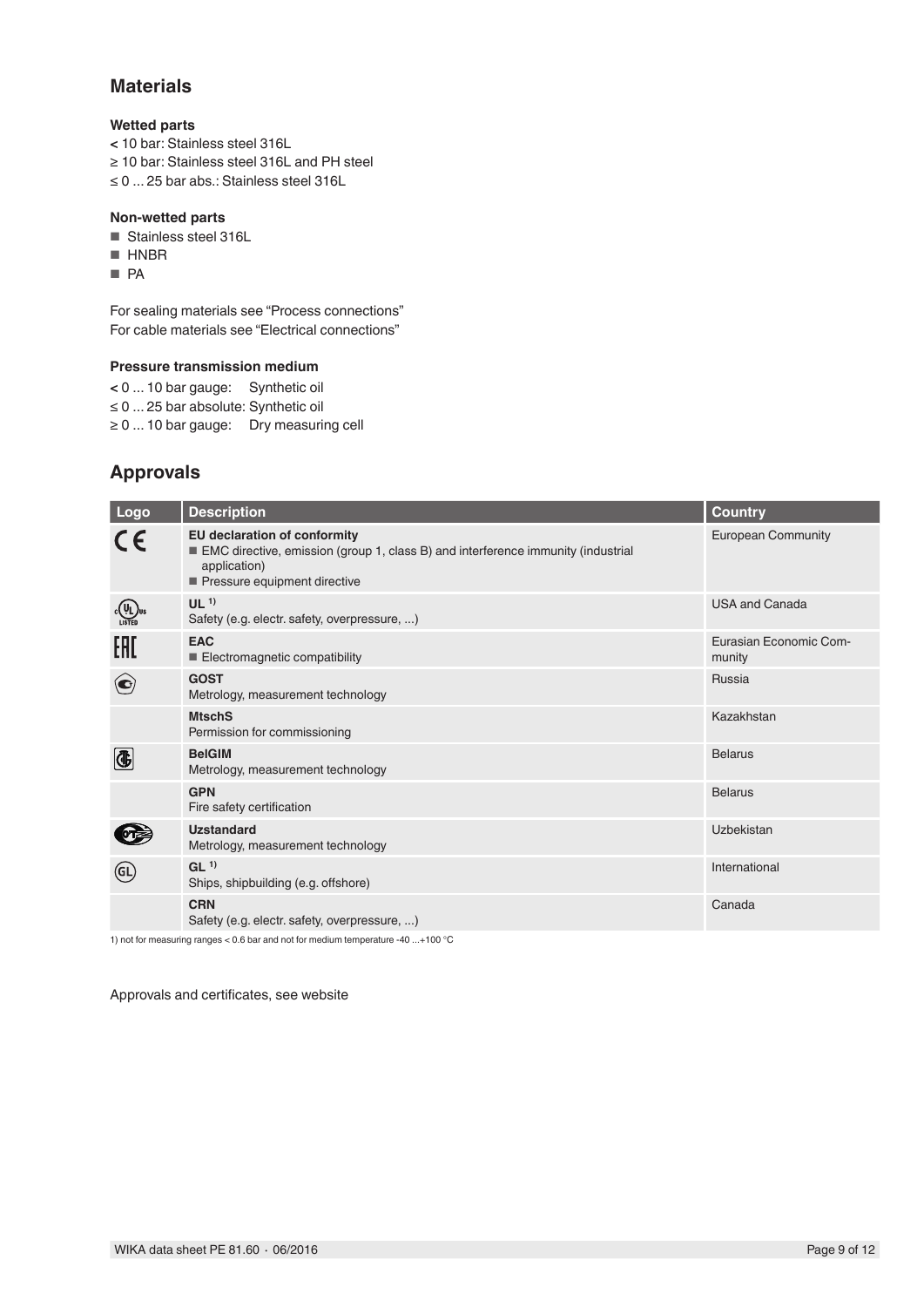### **Dimensions in mm**

### **Pressure transmitter**







 $\approx$  38 **IB**  $rac{5}{u}$  $\varphi$  29  $\bigcirc$  27  $\frac{1}{4}$  $G1/4A$ D IN3852-E

with angular connector form A and flange connection



Weight: approx. 350 g

with M12 x 1 circular connector with standard cable outlet, unshielded with cable outlet OEM version, unshielded



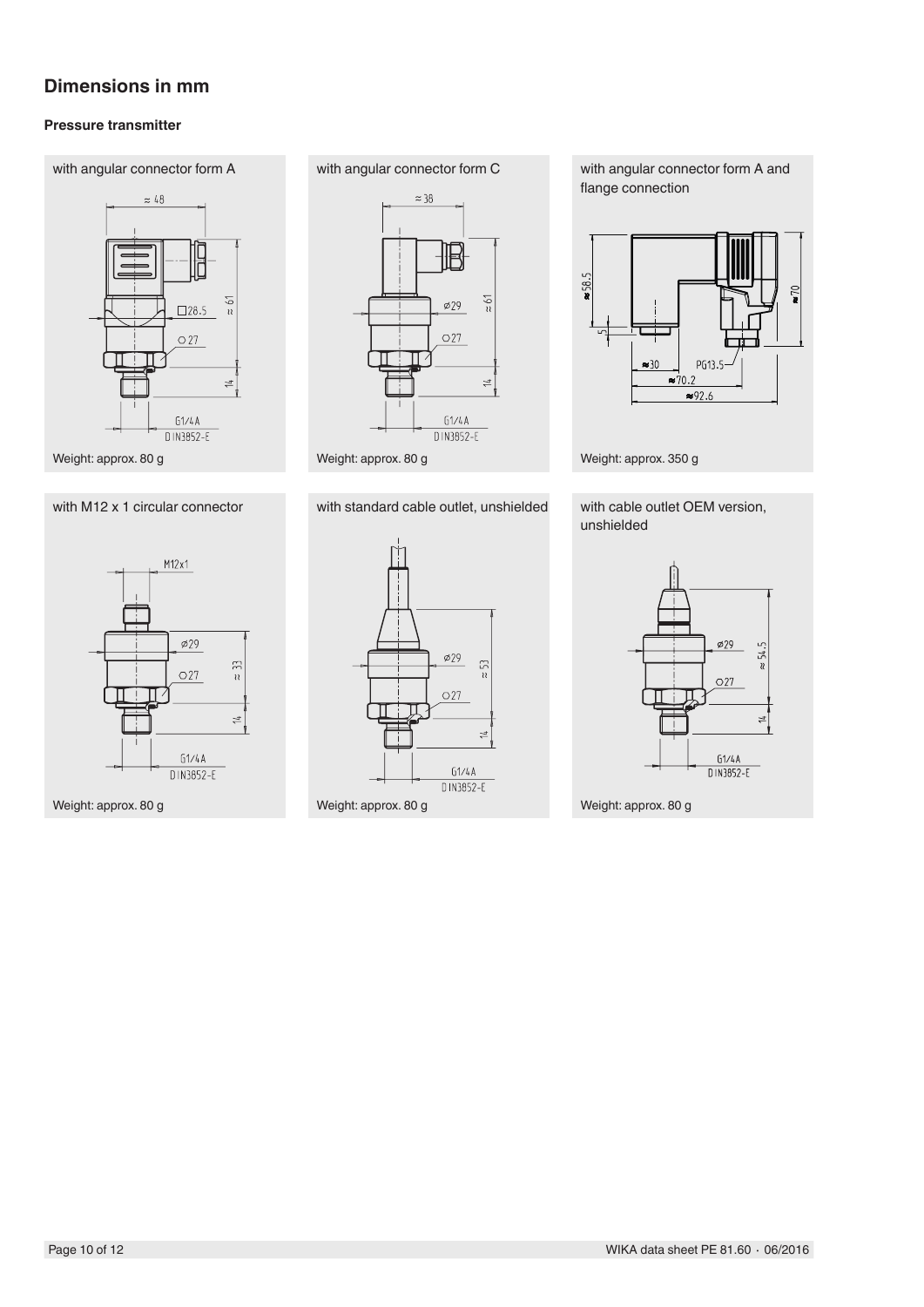### **Process connections**



| G                  | L1 |
|--------------------|----|
| G 1/4 A DIN 3852-E | 14 |
| G 1/2 A DIN 3852-E | 17 |
| $M14 \times 1.5$   | 14 |



| G                        | L1 |
|--------------------------|----|
| G 1/4 B EN 837           | 13 |
| $G \frac{3}{8} B$ FN 837 | 16 |
| G 1/2 B EN 837           | 20 |
| M <sub>20</sub> x 1.5    | 20 |



| 7/16-20 UNF BOSS | 12.85 |
|------------------|-------|



|              |    | $\overline{12}$ |    | <b>D</b> 1 |
|--------------|----|-----------------|----|------------|
| G 1/4 EN 837 | 20 | 13              | 10 |            |



|           |    | <b>CO</b> | D <sub>1</sub> | G              |     |
|-----------|----|-----------|----------------|----------------|-----|
| $1/4$ NPT | 20 | 14        | Ø 25           | G 1/8 B EN 837 | ט ו |



| G                 | L1 |
|-------------------|----|
| $\frac{1}{8}$ NPT | 10 |
| $1/4$ NPT         | 13 |
| $1/2$ NPT         | 19 |
| $R\frac{1}{4}$    | 13 |
| $R\frac{3}{8}$    | 15 |
| $R\frac{1}{2}$    | 19 |
| PT 1/4            | 13 |
| $PT\frac{3}{8}$   | 15 |
| $PT\frac{1}{2}$   | 19 |





G 1/4 female, with flange connection For dimensions see drawing

For information on tapped holes and welding sockets, see Technical information IN 00.14 at www.wika.com